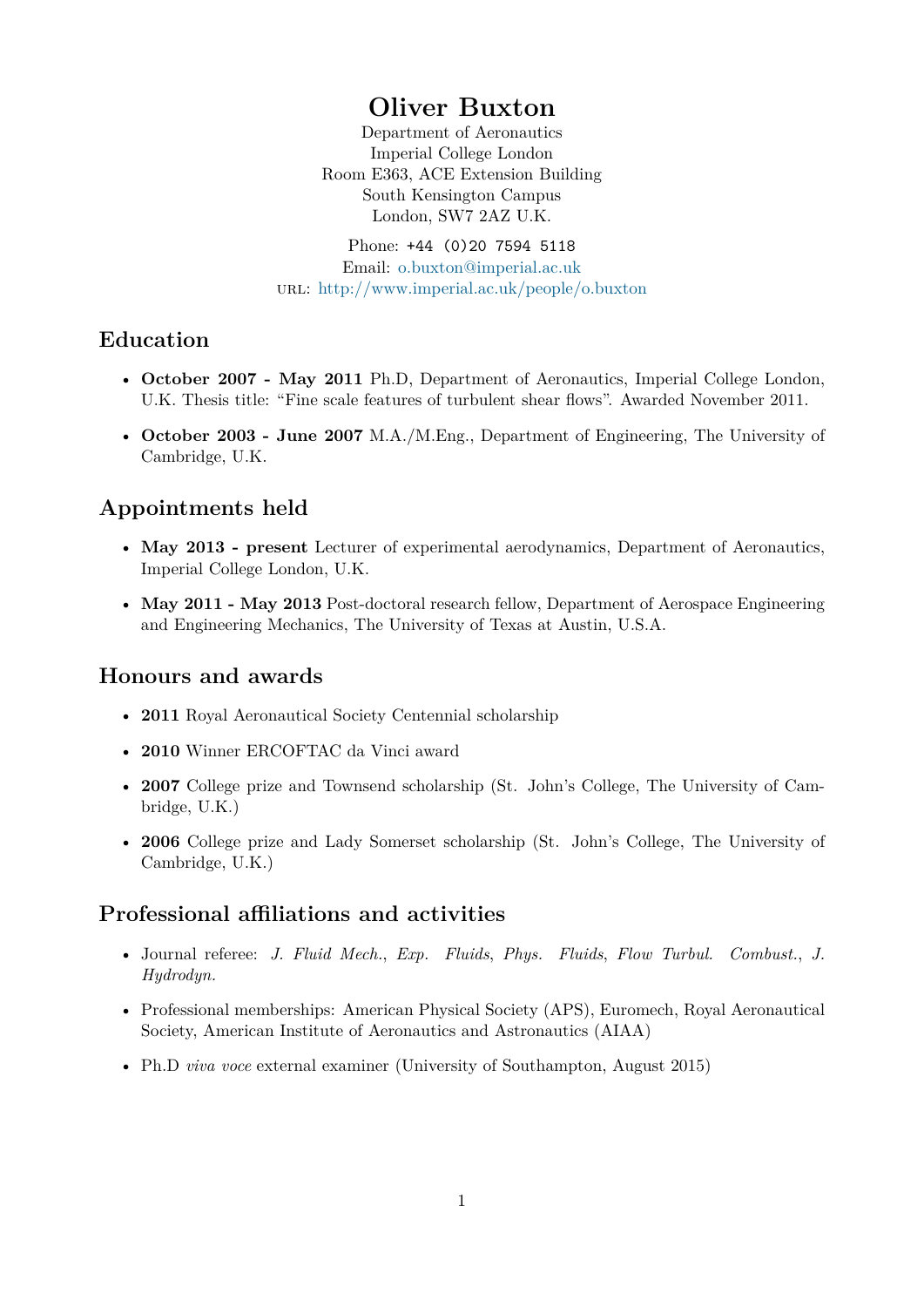## **Grants**

- 4. **December 2014 December 2016** EPSRC Grant EP/L023520/1, "Fractal forcing of axisymmetric turbulent jets; both fully developed and impulsively forced", Value £101,096 (Sole principal investigator)
- 3. **February 2010 August 2010** EPSRC HECToR RAP proposal "Fine-scale turbulence in mixing layers: simulation and modelling", Value  $1.27 \times 10^6$  AUs (Co-investigator)
- 2. **June 2009** Royal Academy of Engineering international travel grant, "Investigation of enstrophy production in the far field of an axisymmetric turbulent jet", Value  $\pounds1,500$  (Sole principal investigator)
- 1. **June 2009** IC Trust travel grant, "Investigation of enstrophy production in the far field of an axisymmetric turbulent jet", Value  $\pounds1,000$  (Sole principal investigator)

### **Research supervision**

#### **Ph.D. students**

- 6. **October 2014 present** Massimiliano Breda, Proposed thesis title "Fractal forcing of axisymmetric turbulent jets; both fully developed and impulsively forced"
- 5. **February 2014 present** Paweł Baj, Proposed thesis title "Mixing enhancement with multi-scale static mixers"
- 4. **October 2013 present** Simon Prigent, Proposed thesis title "Multi-scale periodic trailing edge geometries for a lifting aerofoil"
- 3. **September 2013 present** Marilia Graca Avelar Camarinha, Proposed thesis title "Fundamental flow physics in the near wake region of square cylinders"
- 2. **September 2013 present** Eduardo Rodríguez López, Proposed thesis title "The perturbation of turbulent boundary layers by fractal grids"
- 1. **September 2013 present** Konstantinos Steiros, Proposed thesis title "Fractal blades for enhanced dynamic mixing"

#### **M.Sc. students**

- 6. **2015** Zhi Zou
- 5. **2015** Alfonso del Carre
- 4. **2015** Loïc Chevalier
- 3. **2014** Mel Chamand
- 2. **2014** Guillaume Weingertner
- 1. **2014** Lawrence Meire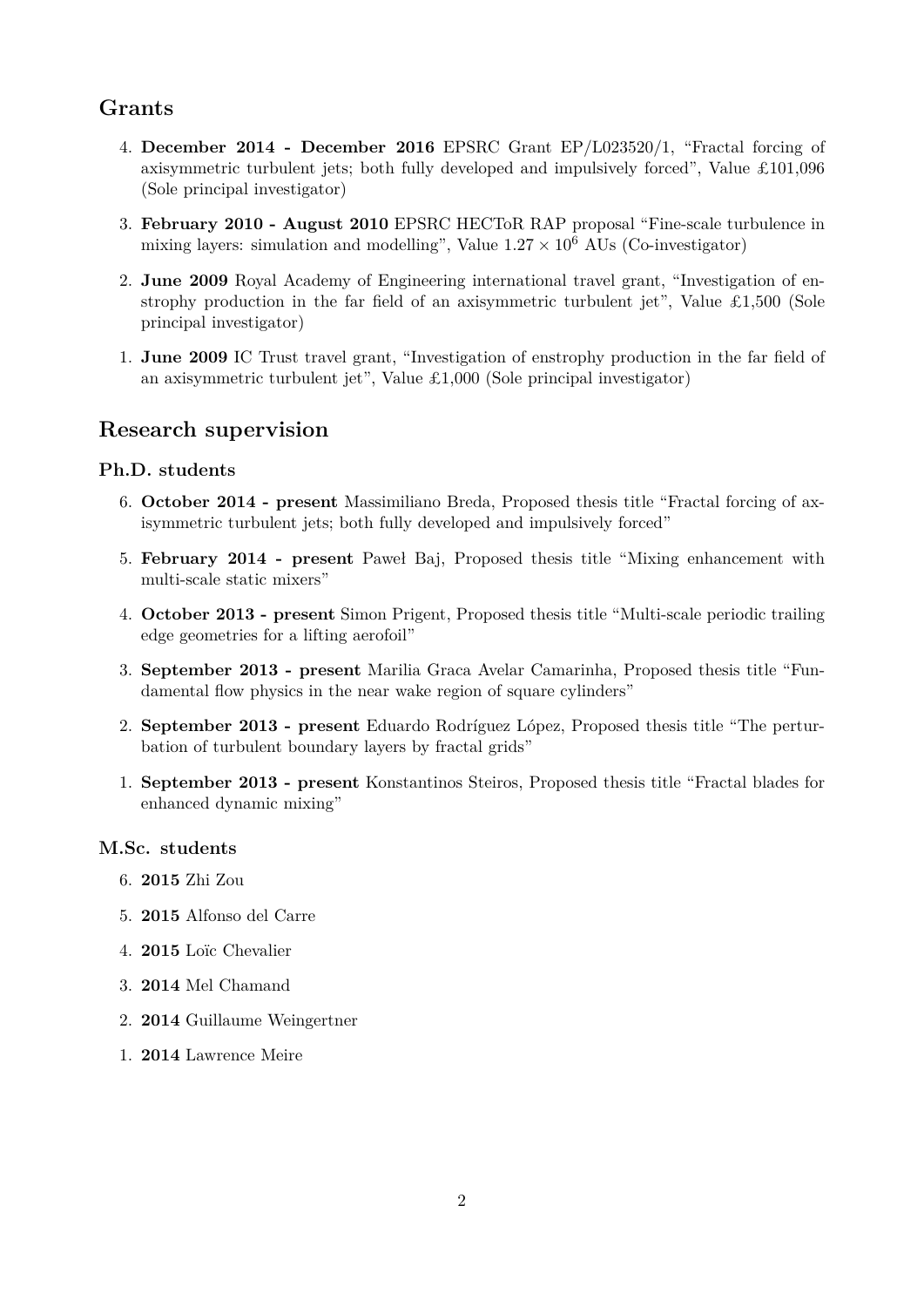### **Teaching**

- **February 2015 present** Centre for doctoral training "Fluids Dynamics Across Scales" AE9-MRFD CC04 Core experimental fluid mechanics
- **November 2014 present** AE3-412 Introduction to turbulence
- **February 2014 present** AE3-419 Design of experiments
- **February 2014 present** AE2-211 Mechanics of flight
- **October 2013 present** AE3-301 Aircraft aerodynamics

### **Administrative responsibilities**

- **October 2014 present** Laboratory coordinator for undergraduate aerodynamics laboratories
- **March 2014 present** Aerodynamics section representative on the departmental health and safety committee

### **Outreach**

• **December 2013** Imperial Fringe Festival "Fluid Thinking", "Turbulence in snow globes"

### **Publications**

#### **Journal articles**

- 13. Baj, P., Bruce, P.J.K. & Buxton, O.R.H. (2015) On a PLIF quantification methodology in a nonlinear dye response region, *Submitted, Exp. Fluids*
- 12. Rodríguez-López, E., Bruce, P.J.K. & Buxton, O.R.H. (2015) On the formation mechanisms of artificially generated high Reynolds number turbulent boundary layers, *To appear, Bound.- Lay. Meteorol.*
- 11. Buxton, O.R.H. (2015) Modulation of the velocity gradient tensor by concurrent large-scale velocity fluctuations in a turbulent mixing layer, *J. Fluid Mech.* **777**, R1:1-12
- 10. Baj, P., Bruce, P.J.K. & Buxton, O.R.H. (2015) The triple decomposition of a fluctuating velocity field in a multiscale flow, *Phys. Fluids* **27**(7), 075104:1-24
- 9. Rodríguez-López, E., Bruce, P.J.K. & Buxton, O.R.H. (2015) A robust post-processing method to determine skin friction in turbulent boundary layers from the velocity profile, *Exp. Fluids* **56**(4), 68:1-16
- 8. Rabey, P.K., Wynn, A. & Buxton, O.R.H. (2015) The kinematics of the reduced velocity gradient tensor in a fully developed turbulent shear flow, *J. Fluid Mech.* **767**, 627-658
- 7. Buxton, O.R.H. & Ganapathisubramani, B. (2014) Concurrent scale interactions in the farfield of a turbulent mixing layer, *Phys. Fluids* **26**(12), 125106:1-19
- 6. Buxton, O.R.H., de Kat, R. & Ganapathisubramani, B. (2013) The convection of large and intermediate scale fluctuations in a turbulent mixing layer, *Phys. Fluids* **25**(12), 125105:1-23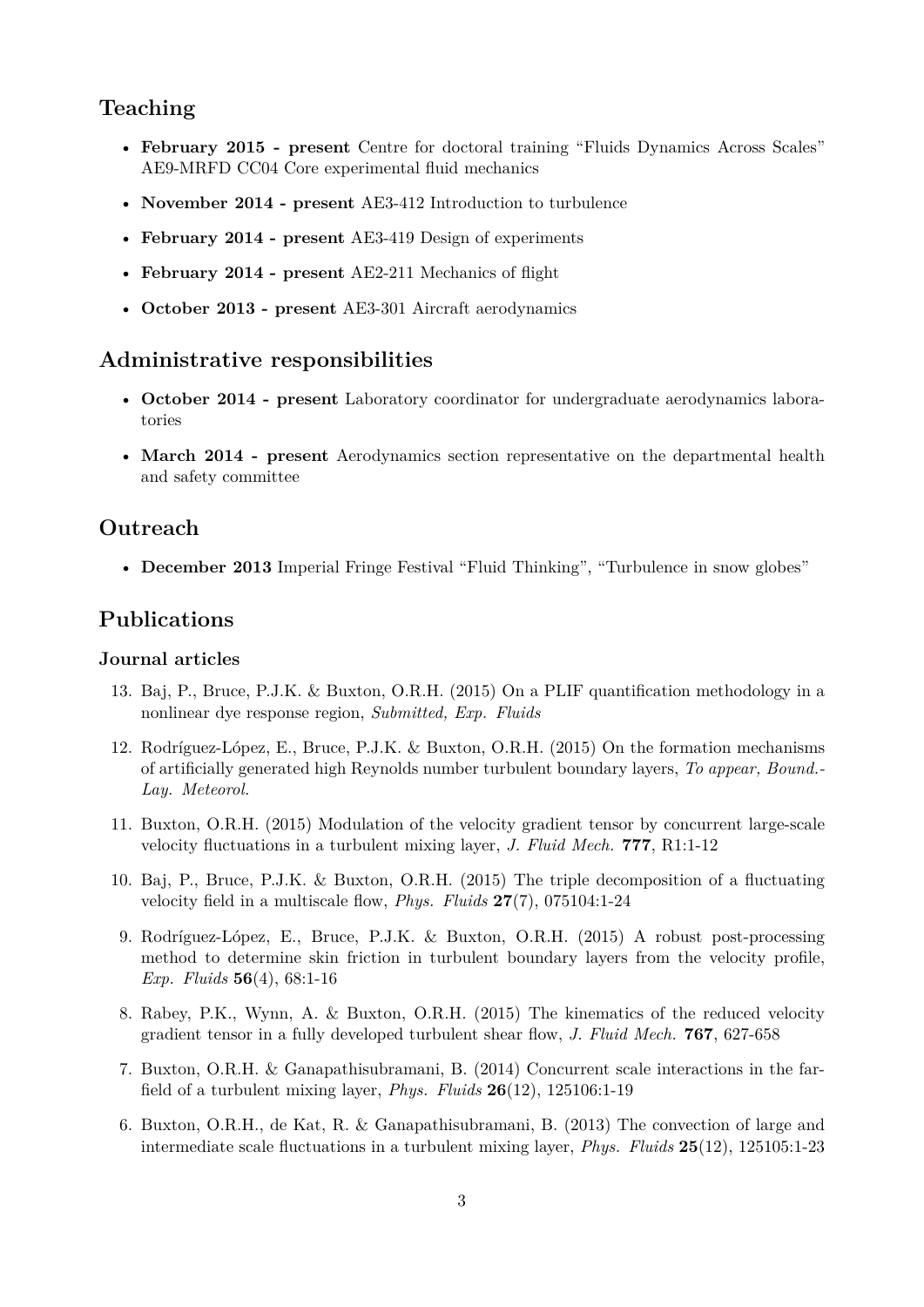- 5. Hearst, R.J., Buxton, O.R.H., Ganapathisubramani, B. & Lavoie, P. (2012) Experimental estimation of fluctuating velocity and scalar gradients in turbulence, *Exp. Fluids* **53**(4), 925-942
- 4. Buxton, O.R.H., Laizet, S. & Ganapathisubramani, B. (2011) The interaction between strainrate and rotation in shear flow turbulence from inertial range to dissipative length scales, *Phys. Fluids* **23**(6), 061704:1-4
- 3. Buxton, O.R.H., Laizet, S. & Ganapathisubramani, B. (2011) The effects of resolution and noise on kinematic features of fine-scale turbulence, *Exp. Fluids* **51**(5), 1417-1437
- 2. Buxton, O.R.H. & Ganapathisubramani, B. (2011) PIV measurements of convection velocities in a turbulent mixing layer, *J. Phys. Conf. Series* **318**, 052038:1-10
- 1. Buxton, O.R.H. & Ganapathisubramani, B. (2010) Amplification of enstrophy in the far field of an axisymmetric turbulent jet, *J. Fluid Mech.* **651**, 483-502

#### **Conference papers**

- 6. Prigent, S.L., Buxton, O.R.H. & Bruce, P.J.K. (2016) Experimental investigation of the wake of a lifting wing with cut-in sinusoidal trailing edges, *54*th *AIAA Aerospace Science Meeting, AIAA Science and Technology Forum and Exposition 4-8 January 2016*
- 5. Buxton, O.R.H. & Ganapathisubramani, B. (2013) Scale interactions in the far field of a turbulent mixing layer, *Eighth International Symposium on Turbulence and Shear Flow Phenomena (TSFP8) 28-30 August 2013*
- 4. Buxton, O.R.H., Burns, R.A. & Clemens, N.T. (2013) Simultaneous krypton PLIF, LII and PIV measurements in a sooting jet flame, *51*st *AIAA Aerospace Sciences Meeting including the New Horizons Forum and Aerospace Exposition 7-10 January 2013*
- 3. Buxton, O.R.H., Lochman, B.J., Sharma, M. & Clemens, N.T. (2012) Simultaneous PIV and PLIF imaging of low temperature ablation in a Mach 5 turbulent boundary layer, *50*th *AIAA Aerospace Sciences Meeting including the New Horizons Forum and Aerospace Exposition 9-12 January 2012*
- 2. Buxton, O.R.H. & Ganapathisubramani, B. (2009) Investigation of enstrophy production in the far field of an axisymmetric turbulent jet, *Sixth International Symposium on Turbulence and Shear Flow Phenomena (TSFP6) 22-24 June 2009*
- 1. Buxton, O.R.H. & Ganapathisubramani, B. (2009) The classification and composition of fine scale eddies in a turbulent jet, *47*th *AIAA Aerospace Sciences Meeting including the New Horizons Forum and Aerospace Exposition 5-8 January 2009*

#### **Book chapters**

- 3. Steiros, K., Bruce, P.J.K., Buxton, O.R.H. & Vassilicos, J.C. (2015) Flow field characteristics and energy injection in a tank stirred by regular and fractal blade impellers, *To appear, Springer Proceedings in Physics, Springer*
- 2. Buxton, O.R.H. & Ganapathisubramani, B. (2015) Concurrent scale interactions in the farfield of a turbulent mixing layer, *To appear, Progress in Turbulence VI, Springer*
- 1. Rodríguez López, E. Bruce, P.J.K. & Buxton, O.R.H. (2014) Downstream evolution of perturbations in a zero pressure gradient turbulent boundary layer, *To appear, Progress in Turbulence VI, Springer*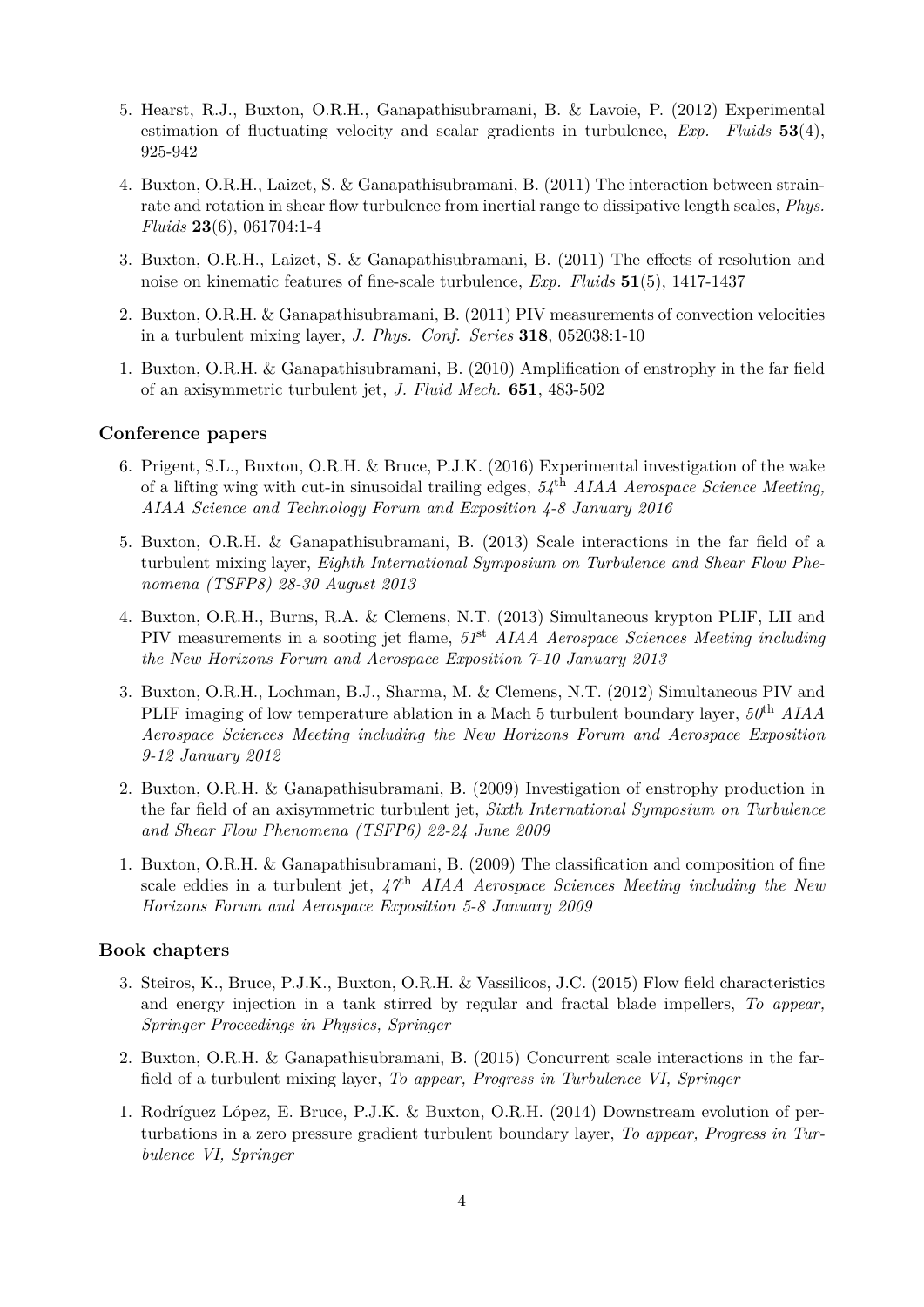### **Invited talks and seminars**

- 35. **April 2016** Steiros, K., Bruce, P.J.K., Buxton, O.R.H. & Vassilicos, J.C. Fluid flow characteristics of regular and modified blade impellers, *16*th *International Symposium on Transport Phenomena and Dynamics of Rotating Machinery, Honolulu, HI, U.S.A.*
- 34. **January 2016** Prigent, S., Buxton, O.R.H. & Bruce, P.J.K. Experimental investigation of the wake of a lifting wing with cut-in sinusoidal trailing edges, *54*th *AIAA Aerospace Sciences Meeting, AIAA Science and Technology Forum and Exposition , San Diego, CA, U.S.A.*
- 33. **November 2015** Steiros, K., Bruce, P.J.K., Buxton, O.R.H., & Vassilicos, J.C. Experimental investigation of the flow field and power consumption characteristics of regular and fractal blade impellers in a dynamic mixer, *68*th *Annual Meeting of the Division of Fluid Dynamics of the American Physical Society, Boston, MA, U.S.A.*
- 32. **November 2015** Breda, M. & Buxton, O.R.H. Evolution of the velocity gradient tensor in the near field of a square cylinder, *68*th *Annual Meeting of the Division of Fluid Dynamics of the American Physical Society, Boston, MA, U.S.A.*
- 31. **November 2015** Baj, P., Bruce, P.J.K. & Buxton, O.R.H. Space-scale unfolding mechanism in canonical multi-scale flows, *68*th *Annual Meeting of the Division of Fluid Dynamics of the American Physical Society, Boston, MA, U.S.A.*
- 30. **November 2015** Rodríguez López, E., Bruce, P.J.K. & Buxton, O.R.H. Study of the near field wake of trips generating an artificially thick turbulent boundary layer, *68*th *Annual Meeting of the Division of Fluid Dynamics of the American Physical Society, Boston, MA, U.S.A.*
- 29. **September 2015** Rodríguez López, E., Bruce, P.J.K. & Buxton, O.R.H. Modulation and eddy structure in artificially high Reynolds number turbulent boundary layers, *JJ70 - 70th birthday celebration for Javier Jiménez, Salamanca, Spain*
- 28. **September 2015** Steiros, K., Bruce, P.J.K., Buxton, O.R.H. & Vassilicos, J.C. Flow field characteristics and energy injection in a tank stirred by regular and fractal blades impeller, *ERCOFTAC Special Interest Groups 44 and 42 Multiscale-forced turbulent flows: fundamentals and applications, Sheffield, U.K.*
- 27. **September 2015** Prigent, S., Buxton, O.R.H. & Bruce, P.J.K. Wake properties of a lifting wing with cut-in sinusoidal trailing edges, *ERCOFTAC Special Interest Groups 44 and 42 Multiscale-forced turbulent flows: fundamentals and applications, Sheffield, U.K.*
- 26. **September 2015** Baj, P., Bruce, P.J.K. & Buxton, O.R.H. Mixing behind multiscale obstacles, *ERCOFTAC Special Interest Groups 44 and 42 Multiscale-forced turbulent flows: fundamentals and applications, Sheffield, U.K.*
- 25. **August 2015** Baj, P., Bruce, P.J.K. & Buxton, O.R.H. Triple decomposition of a fluctuating velocity field in a multiscale flow, *15*th *European Turbulence Conference, Delft, Netherlands*
- 24. **August 2015** Rodríguez López, E., Bruce, P.J.K. & Buxton, O.R.H. Downstream evolution of perturbations in a zero pressure gradient turbulent boundary layer, *15*th *European Turbulence Conference, Delft, Netherlands*
- 23. **August 2015** Buxton, O.R.H. Modulation of fine-scale velocity gradient phenomena by concurrent large-scale velocity fluctuations in a developed shear flow, *15*th *European Turbulence Conference, Delft, Netherlands*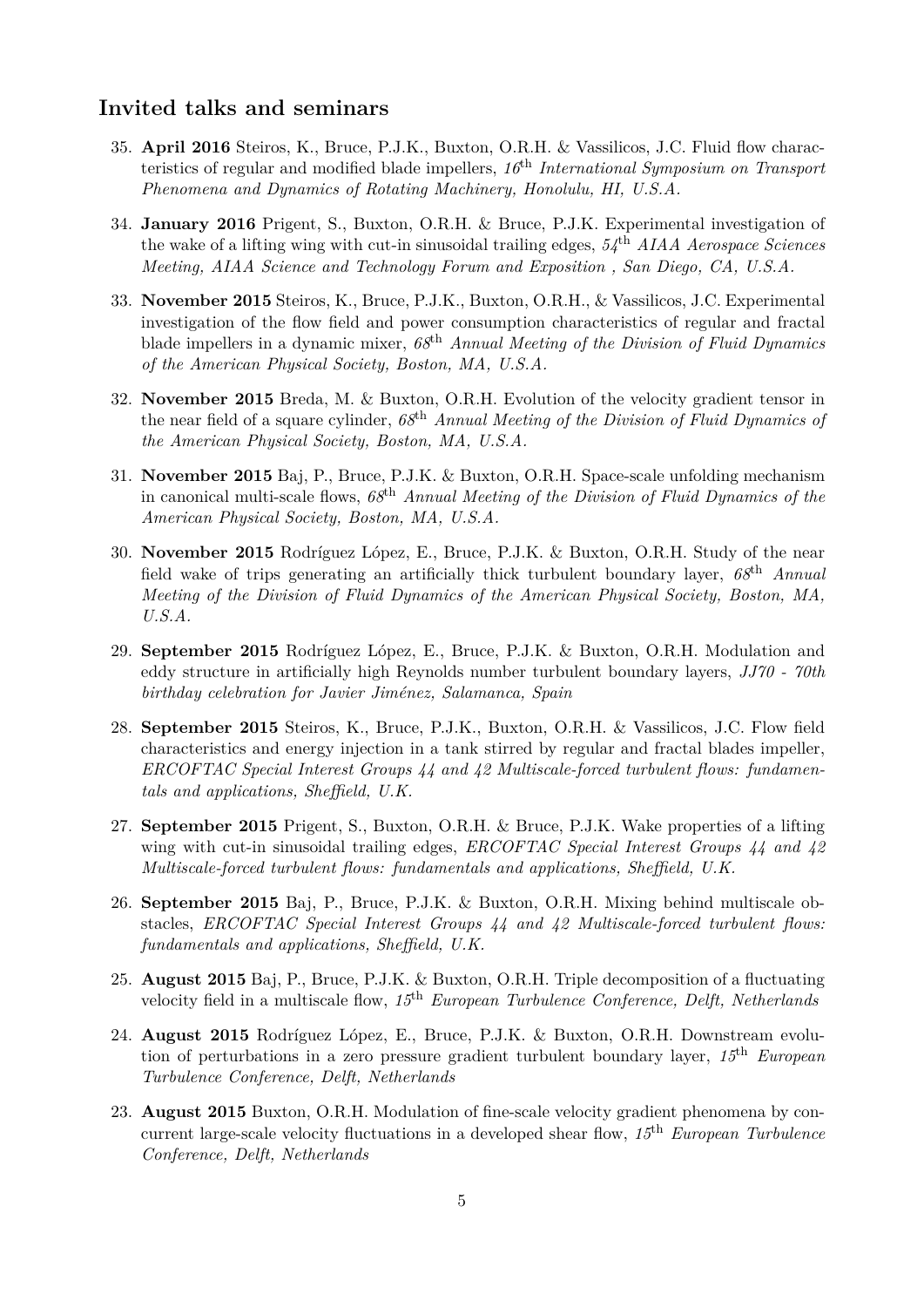- 22. **June 2015** Steiros, K., Bruce, P.J.K., Buxton, O.R.H. & Vassilicos, J.C. Flow field characteristics and energy injection in a tank stirred by regular and fractal blades impeller, *International Conference on Jets, Wakes and Separated Flows, Stockholm, Sweden*
- 21. **November 2014** Buxton, O.R.H., Wynn, A. & Rabey, P.K. The kinematics of the reduced velocity gradient tensor in a fully developed turbulent free shear flow, *67*th *Annual Meeting of the Division of Fluid Dynamics of the American Physical Society, San Francisco, CA, U.S.A.*
- 20. **October 2014** Buxton, O.R.H. Scale interactions in a self preserving turbulent free shear flow, *Aerodynamics and Flight Mechanics Research Group, University of Southampton, U.K.*
- 19. **September 2014** Buxton, O.R.H. & Ganapathisubramani, B. Concurrent scale interactions in the far-field of a turbulent mixing layer, *iTi Conference on Turbulence, Bertinoro, Italy*
- 18. **September 2014** Rodríguez López, E., Buxton, O.R.H. & Bruce, P.J.K. Downstream evolution of perturbations in a zero pressure gradient turbulent boundary layer, *iTi Conference on Turbulence, Bertinoro, Italy*
- 17. **September 2014** Buxton, O.R.H. Scale interactions in a free turbulent shear flow and the kinematics of the reduced velocity gradient tensor, *Aero- and Hydrodynamics Research Group, Department of Mechanical, Maritime and Materials Engineering, TU Delft, Netherlands*
- 16. **June 2014** Buxton, O.R.H. An academic life post Osborne Reynolds, *Department of Mechanical Engineering, University College London, U.K.*
- 15. **November 2013** Buxton, O.R.H. & Ganapathisubramani, B. Simultaneous large-scale and sub-grid scale PIV measurements in a turbulent shear flow, *66*th *Annual Meeting of the Division of Fluid Dynamics of the American Physical Society, Pittsburgh, PA, U.S.A.*
- 14. **August 2013** Buxton, O.R.H. & Ganapathisubrmani, B. Scale interactions in the far field of a turbulent mixing layer, *Eighth International Symposium on Turbulence and Shear Flow Phenomena (TSFP8), Poitiers, France*
- 13. **January 2013** Buxton, O.R.H., Burns, R.A. & Clemens, N.T. Simultaneous krypton PLIF, LII and PIV measurements in a sooting jet flame, *51*st *AIAA Aerospace Sciences Meeting including the New Horizons Forum and Aerospace Exposition, Grapevine, TX, U.S.A.*
- 12. **November 2012** Buxton, O.R.H., Burns, R.A. & Clemens, N.T. Krypton and PAH PLIF, LII and PIV measurements in a sooting non-premixed jet flame, *65*th *Annual Meeting of the Division of Fluid Dynamics of the American Physical Society, San Diego, CA, U.S.A.*
- 11. **January 2012** Buxton, O.R.H., Lochman, B.J., Sharma, M. & Clemens, N.T. Simultaneous PIV and PLIF imaging of low temperature ablation in a Mach 5 turbulent boundary layer, *50*th *AIAA Aerospace Sciences Meeting including the New Horizons Forum and Aerospace Exposition, Nashville, TN, U.S.A.*
- 10. **December 2011** Ganapathisubramani, B. & Buxton, O.R.H. Fine-scale features in turbulent shear flows, *Aerodynamics and Flight Mechanics Research Group, University of Southampton, U.K.*
- 9. **December 2011** Ganapathisubramani, B. & Buxton, O.R.H. Fine-scale features in turbulent shear flows, *Turbulence seminar series, Imperial College London, U.K.*
- 8. **September 2011** Buxton, O.R.H. & Ganapathisubramani, B. PIV measurements of convection velocities in a turbulent mixing layer, *13*th *European Turbulence Conference, Warsaw, Poland*